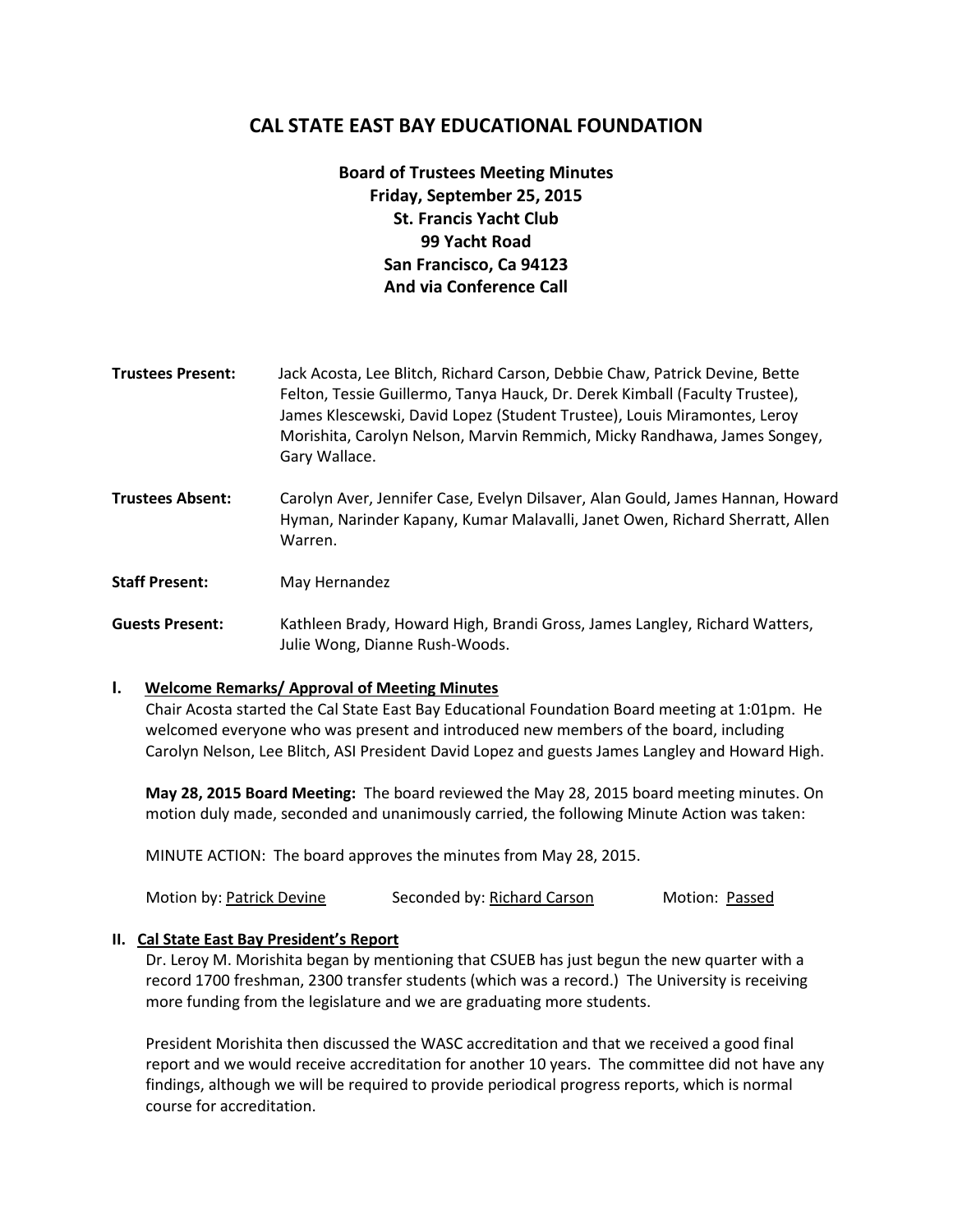Dr. Morishita also discussed his three year review from the Chancellor's office, which went exceptionally well.

Dr. Morishita discussed that CSU East Bay was named by the Chronicle of Higher Education as the most diverse public university in the contiguous United States. CSUEB is receiving a Diversity award due to the University's population makeup: 61% of the student population are first generation students, over 25% are Hispanic. Because of our diversity, we have received two grants based on the fact that we are both Hispanic and Asian serving institutions, although we can only accept one of the grants, which we chose the Hispanic Serving Institute grant.

He further discussed the areas that need work in the coming year including retention and graduation rates: in the 2007-2008 year, we admitted students that didn't meet minimum requirements (called "special admits") which caused our graduation rate to be 38%. The goal for 2020 is to have a 60% graduation rate. This will be accomplished by reducing special admits. Previously, hundreds of special admits were given to hit enrollment targets; however, our enrollment is up and we no longer have to take as many special admits, which will improve overall student success.

Dr. Morishita mentioned that we will be hiring new faculty, and there are 30 searched this year. The goal is to have 350 faculty members by Fall 2015.

The 2018 Semester Conversion is in progress, and CSUEB is the fourth University in the CSU system to go. It is a very labor intensive process in which 80% of the programs will be transformed, which gives the faculty an opportunity to re-create their programs.

#### **III. Executive Committee Report:**

Chair Acosta brought minute action to the Board regarding the Endowment Policy and the Investment Policy.

MINUTE ACTION: The board approves the Endowment Policy.

| Motion by: Patrick Devine | Seconded by: Debbie Chaw | Motion: Passed |
|---------------------------|--------------------------|----------------|
|---------------------------|--------------------------|----------------|

MINUTE ACTION: The board approves the Investment Policy.

| Motion by: Patrick Devine | Seconded by: Debbie Chaw | Motion: Passed |
|---------------------------|--------------------------|----------------|
|---------------------------|--------------------------|----------------|

Chair Acosta went on to discuss the formation of the Communications and Community Outreach Committee, which was in the original by-laws but never was actually formed. The committee will help reach out to constituents and expand outreach. James Langley will help us understand board behavior, recruitment and activity. The task of the committee is still to be determined, but one purpose is to help the University get recognized. Acosta will follow up with the proposed appointments to ensure that they would like to participate in this committee.

#### **IV. Nominating Committee Report:**

Jack Acosta gave the Nominating Committee report in Chair Richard Sherratt's absence. He asked the Board to review the committee list, and that he will be calling any new members to a committee. He further mentioned that the Nominating Committee would be reviewing overall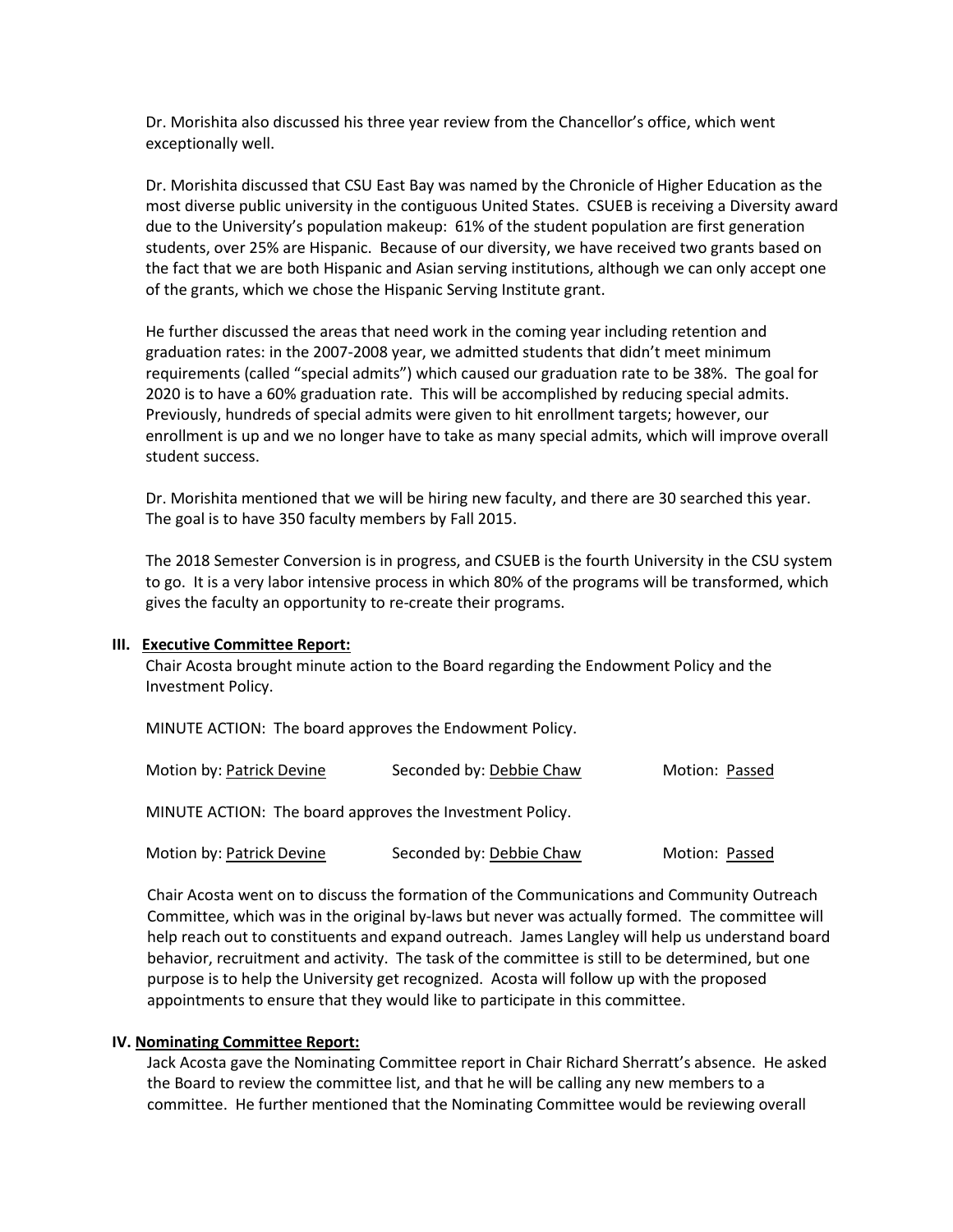participation in the coming meetings. He asked the board members to consider what committees they might like to be on.

Dr. Morishita mentioned that Carolyn Aver will be taking a leave of absence from the board. Debbie Chaw requested that minute action to approve the leave be taken:

MINUTE ACTION: The board approves Carolyn Aver's leave of absence from the Board.

| Motion by: Leroy Morishita | Seconded by: Debbie Chaw | Motion: Passed |
|----------------------------|--------------------------|----------------|
|----------------------------|--------------------------|----------------|

#### **V. Finance & Investment Committee Report:**

Debbie Chaw, Interim Vice President for Administration and Finance, discussed the Finance & Investment Committee reports in Chair Evelyn Dilsaver's absence. The committee met on July 23, 2015 and reviewed the Operating Budget. There was a loss of \$23K, not the \$29K forecasted, so we did better than expected. As of June 30, 2015 we had growth with a 1.35% return. Returns as of August 31, 2015 will be less due to economic slow-down as well as unstable equity markets. Fiscal year to date is t a -4.21% return.

The committee also approved the Investment Policy and the Endowment policy in that meeting.

#### **VI. Campaign Steering Committee**

Co-Chair Patrick Devine gave the Campaign Steering Committee report. He discussed relationship mapping and that maybe that task can move to the newly formed Communications & Community Outreach Committee. He discussed how Tanya Hauck, Vice President of University Advancement and Kathleen Brady, Associate Vice President of Development, met with individual trustees and mapped out their other board affiliations, as well as other professional affiliations. Devine said that there are people we know and we need to be open to this so the board can uncover all the connections they have to help lift up the Campaign. Co-Chair Devine said that soon they would be reaching out to schedule more of these meetings.

Co-Chair Devine discussed the Campaign to date which is at \$29.9M and we are 7 years into the \$60M campaign while still in the quiet phase. We have 50% at 7 years, which is not as robust as it could be. Co-Chair Miramontes mentioned that we should however be proud to have reached \$29M, since that is the biggest amount for the University so far, and the potential is there.

Co-Chair Devine introduced James Langley, University Advancement's consultant. Langley discussed that CSUEB can exceed the \$60M in the time frame, but we need to look at the methodology. There is less interest in capital project funding, and there is more interest in investment in people and projects. We have to align our goals with realities. Brick and mortar should not exceed 15% of the total campaign fundraising studies have shown. The lead gift should be 1/3 of the total to be raised, and the last 10-15% is the hardest to close. CSUEB has lots of organizational work to do. He pointed out that we need to spotlight others in the campaign to raise programmatic funds. Langley will send reports about CSUEB's strengths, weaknesses, and external realities. CSUEB needs to reconcile what the market can provide vs. what our needs are.

#### **VII. Audit Oversight Committee Report**